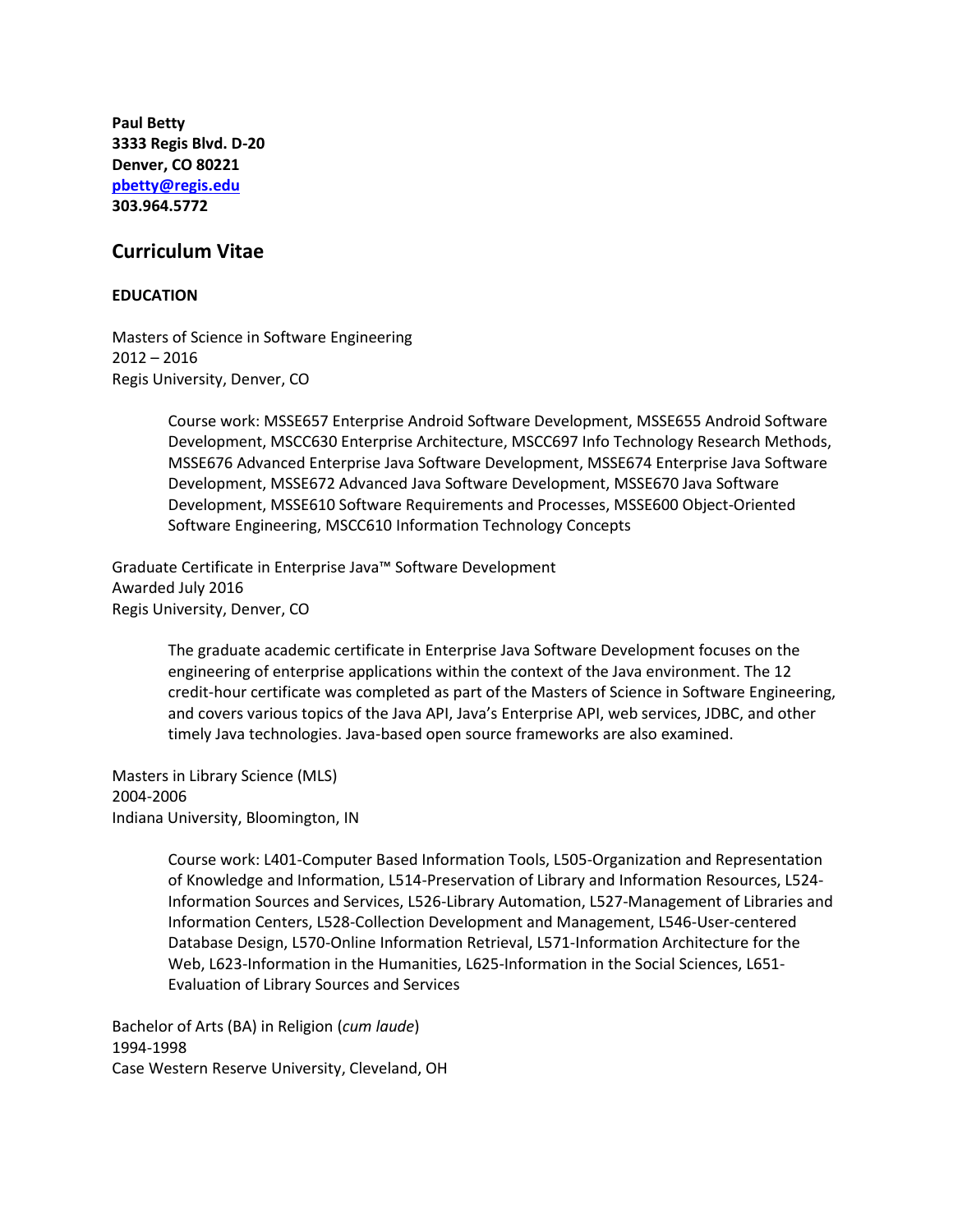Minor: History Study Abroad: 3rd year of study completed at University of Glasgow, Scotland.

### **RELEVANT WORK EXPERIENCE**

Research and Instruction Services Librarian July 2019 - present

> In addition to execution of normal duties associated with being a Research and Instruction Librarian, also responsible for personnel and business management duties for the Research and Instruction department. This included supervision of five full-time promotion track librarians, part-time librarians, and graduate library assistants. Other duties include setting the research help service schedule, conducting monthly department meetings, participation in the monthly department heads meetings, and oversight of the reference book budget.

Research and Instruction Librarian 2015 – 2019

> Current duties and responsibilities include: Provide library and information literacy instruction to on-campus and off-campus undergraduate and graduate students. Create information literacy and library research learning object, handouts, and templates. Bibliographer for Peace and Justice Studies, Religious Studies, Catholic Studies, and Jesuitica collections since 2006 and bibliographer for Computer Science since May 2015. Also bibliographer for Philosophy from 2012 until May 2015. Create and manage library's collection of digital video tutorials. Develop library content, in cooperation with faculty in the College of Computer and Information Science, for use in online and ground based classes. Staff library reference desk between 10-12 hours a week. Staff virtual reference service one hour each week. Serve on various library and university committees.

Acting Research and Instruction Services Librarian May 2017- May 2018

> Temporary one year-position to fill-in for vacancy that resulted from supervisor assuming role as interim Dean of the Library. In addition to execution of normal duties associated with being a Research and Instruction Librarian, I also assumed personnel and business management duties for the Research and Instruction department. This included supervision of five full-time promotion track librarians and one part-time contract librarian. Other duties included setting the research help desk schedule, conducting monthly department meetings, participation in the monthly department heads meetings, and oversight of the reference book budget.

Distance Learning Librarian 2006 - 2015 Dayton Memorial Library, Regis University, Denver, CO

> Duties and responsibilities included: Provide library and information literacy instruction to oncampus and off-campus undergraduate and graduate students. Bibliographer for Peace and Justice Studies, Religious Studies, Catholic Studies, and Jesuitica collections since 2006 and bibliographer for Philosophy since 2012. Create and manage library's collection of interactive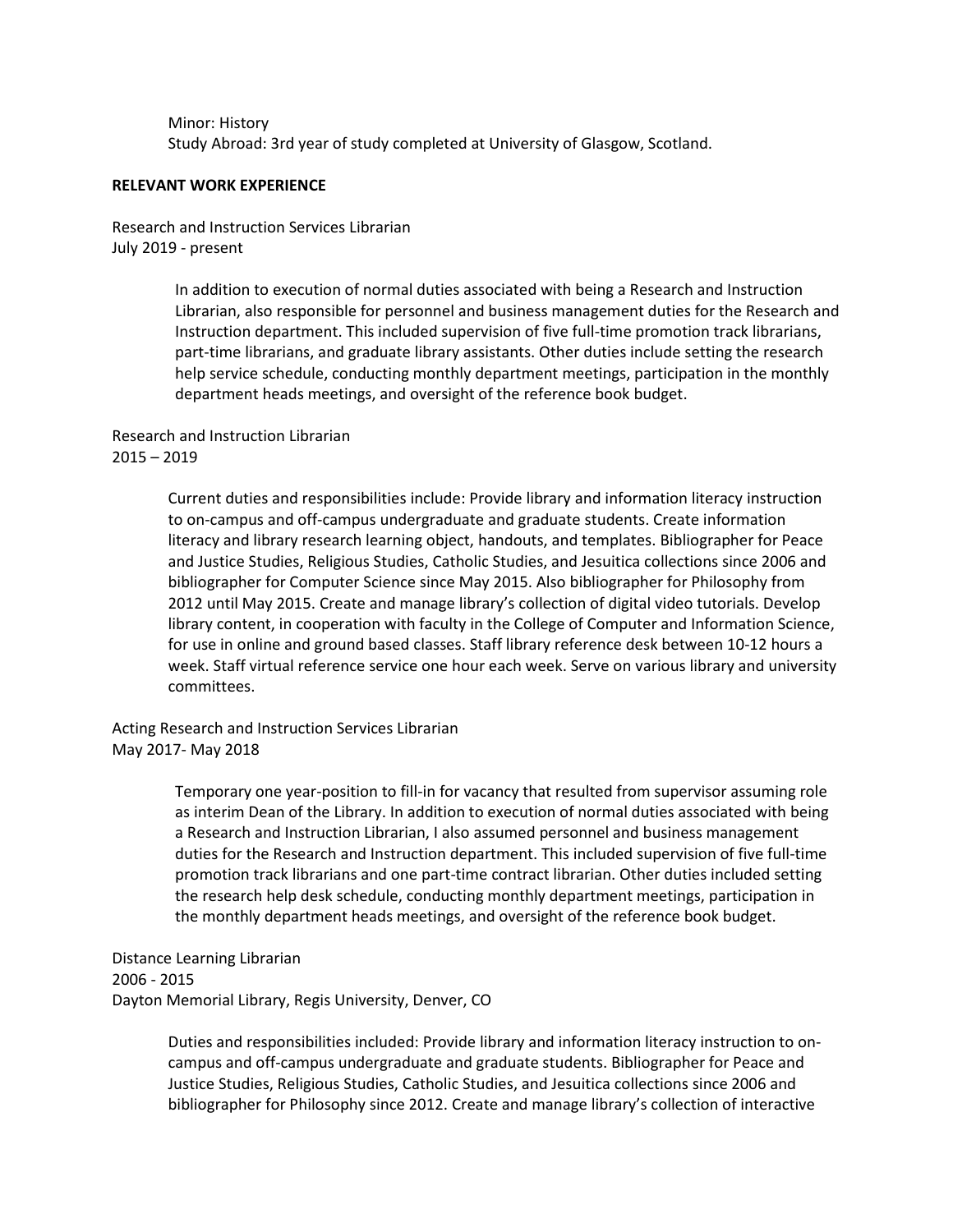Flash tutorials. Develop library content, in cooperation with faculty and staff in the College of Professional Studies, for use in online and ground based classes. Staff library reference desk between 2-4 hours a week. Staff virtual reference service one hour each week. Serve on various library and university committees.

Web Developer 2006 Indiana University School of Law Library, Bloomington, IN

> Design and develop standards compliant Web pages using (X)HTML and CSS for the display and presentation of research guides published by faculty and staff associated with the School of Law Library. Additional responsibilities included conducting ongoing usability and accessibility testing, frequent consultations with School of Law Library staff, and independent research focusing on emerging trends in Web design within academic libraries.

Reference Assistant 2005-2006 Walden University Library, Bloomington, IN

> Provided reference services to masters and doctoral students enrolled in distance education programs at accredited online university. Lead group instruction sessions discussing the Indiana University (IU) database collection. Provided on-site reference services to walk-in Walden University students during summer session at Indiana University in July, 2005.

Graduate Assistant 2004-2006 Classroom Technology Services, Indiana University Bloomington, IN

> Developed media collection for Indiana University Instructional Support Services (ISS). Responsibilities included previewing educational and instructional videos, distributing videos for faculty review, and final evaluation of films including assignment of subject terms and annotations.

Student Conservation Technician 2005 E. Lingle Craig Preservation Laboratory, Indiana University, Bloomington, IN

> Performed basic and intermediate level conservation treatments for general collection materials at Indiana University-Bloomington Libraries. Developed knowledge of current issues in library preservation as well as hand skills and expertise needed to perform treatments.

# **UNIVERSITY SERVICE**

Academic Technology Committee 2021-present

Secretary, Library Faculty Council 2021-present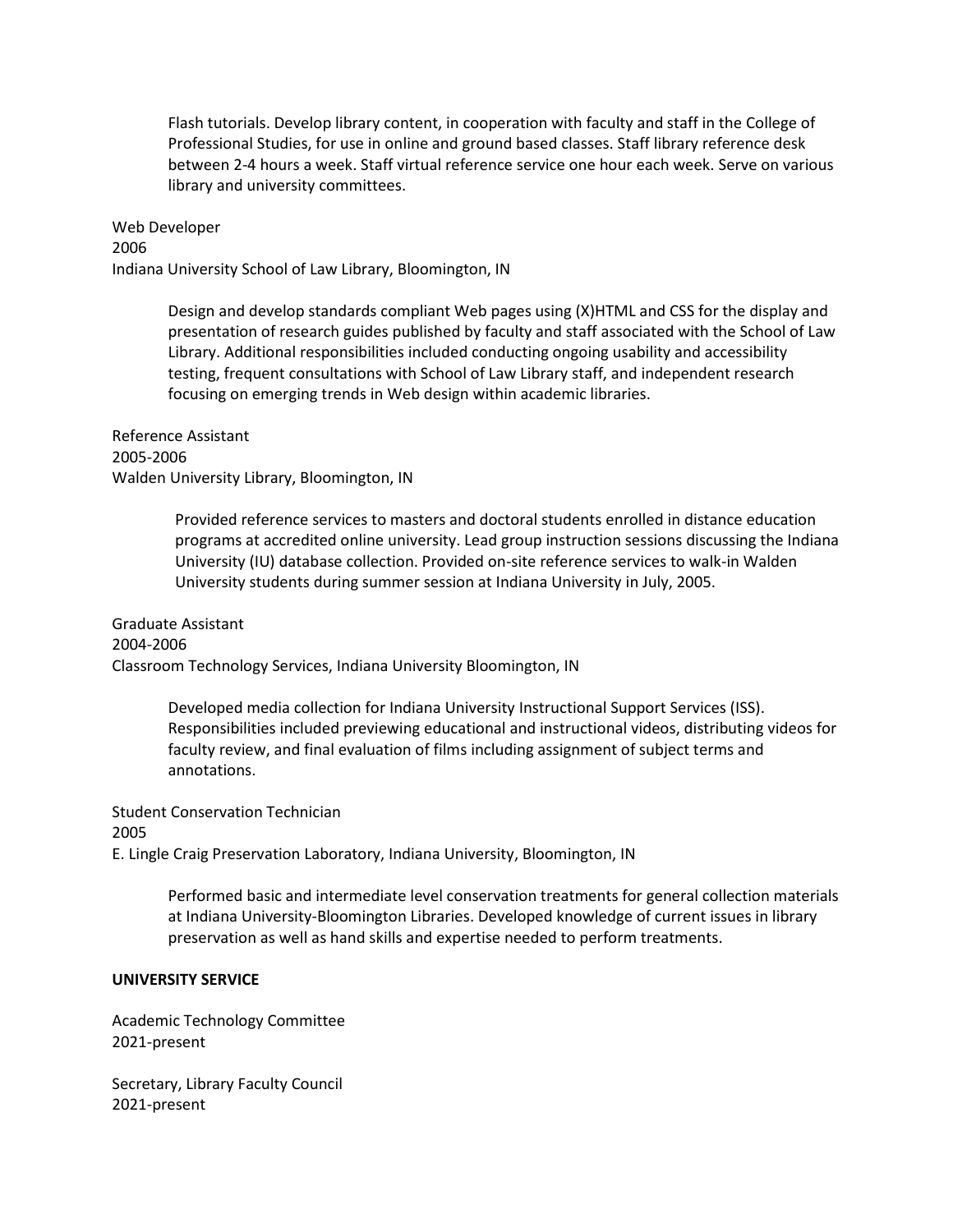Library Representative, Anderson College of Business and Computing Academic Council 2021 - present

Chair, Library Web Committee 2019-present

Member, University Mission Statement Revision listening team 2019

Member, Center for Student Success working group 2017- present

Member, Library Committee on Rank and Promotion 2015 - present

Member, Library Faculty Handbook Committee 2013- 2015

Member (Alternate), Regis Information Security Governance Committee 2015 - present

Member, University EIT/Accessibility Advisory Council 2014 - 2021

Library Representative, College of Computer and Information Science Academic Council 2015 - present

Member, Library Collections Committee 2015 - 2017

> Work with other committee members to develop collection development policies and practices for use within the library. Provide reports and analysis to faculty and administrators in the difference colleges.

Chair, Library Faculty Council  $2011 - 2015$ 

> Responsibilities include organizing the agenda for the monthly council meetings and conducting the meetings.

Member, Academic Policies and Standards Committee 2013

> Work with faculty members in Regis College in the governance of academic programming in the College.

Member, Library Database Committee 2013 - 2015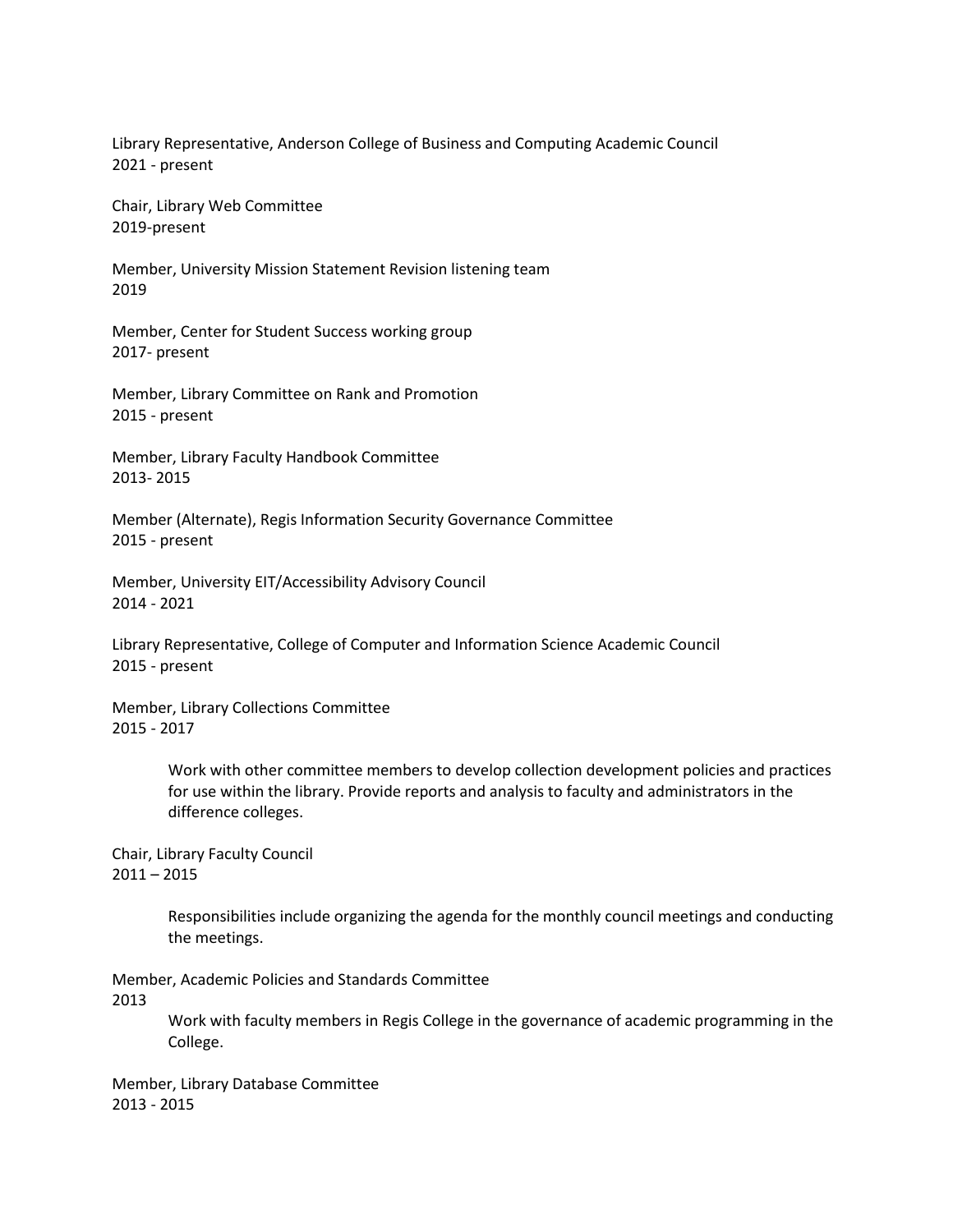Work with other committee members in the management, budgeting, and acquisition of subscription databases for the library.

Library Observer, College of Professional Studies Academic Council 2009-2015

> Represent the Library faculty at the College of Professional Studies (CPS) Academic Council. Changes to current course curriculum, or development of new courses or programs of study, must be approved first by CPS Academic Council before being considered by the university wide Academic Programs and Procedures Committee. The library observer is responsible for reporting the business of the Council to the Library faculty and to consult with CPS faculty representatives on how they library can support CPS curriculum.

Library Observer, Regis College Faculty Development Committee 2008 - 2012

> Sole member of the technology subcommittee. Responsibilities included maintaining and updating the Faculty Development Committee website and grant application forms. Actively participate in planning and preparations for the annual Fall Faculty Conference.

Faculty Review Committee 2008 – 2013

> Work with committee members from Regis College faculty in review of filed grievances originating from Library or Regis College faculty members.

Member, Library Collection Development Committee 2008 – 2011, 2013 - 2015

> Work with other committee members to develop collection development policies and practices for use within the library. Provide reports and analysis to faculty and administrators in the difference colleges.

Member, Library Web Committee 2006 – present

> Help maintain and develop the library web site. Review and help establish best practices for content development and make recommendations about technology implementation.

Member, Lowell Campus Classroom Taskforce 2008-2009

> Member of the classroom technology subcommittee. Helped provide analysis of current classroom technology in use on the Lowell campus. Provided recommendations for short, mid, and long-range planning of classroom technology implementation. Subcommittee provided a written report to the larger committee, whose report also included recommendations for classroom configurations, scheduling, and future facilities and physical spaces.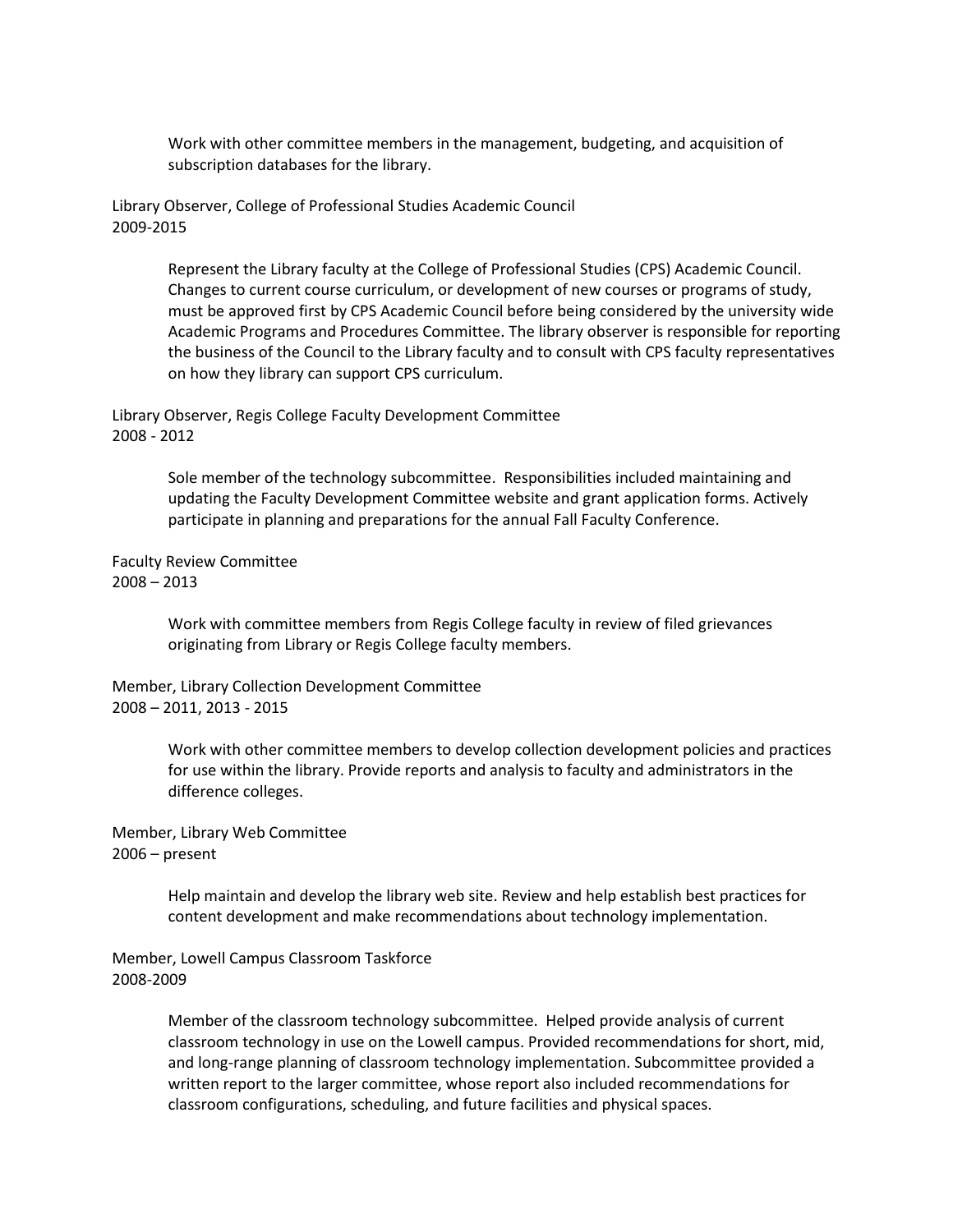Secretary, Regis Library Faculty Council 2006-2009

> Responsibilities included recording, editing, and distributing minutes from monthly Library faculty council meetings, as well as soliciting agenda items and distributing the agenda in advance of each month's meeting.

### **PUBLICATIONS**

- Betty, P., Block, C., McHale, N., Sendez, M., and Walker, A. (2013). Tales of fail. *Colorado Libraries*, 36(4).
- Betty, P. (2013). Too big to fail? Insights in project management and organizational change from the Animated Tutorial Sharing Project. *Colorado Libraries*, 36(4).
- Betty, P. & Riedel, T. (2013). Real Time with the librarian: Using web conferencing software to connect to distance students. *Journal of Library & Information Services in Distance Learning*, 7(1-2).
- Betty, P. & Garnar, M. (2011). One university, two approaches: The Regis experience with embedded librarianship. In K. Calkins & C. Kvenild (Eds.), *Embedded librarianship: moving beyond one-shot instruction* (pp. 139-150). Chicago, IL: Association of College and Research Libraries Press.
- Betty, P. and Kazakoff-Lane, C. (2011). Doing it right: Collaboration, shared workspaces, syndication and broadcasting at the ANimated Tutorial Sharing Project. In Sietz, B. et al. (Eds.), *Blazing trails: on the path to information literacy : thirty-seventh National LOEX Library Instruction Conference proceedings, Albuquerque, New Mexico, April 30 - May 2, 2009*. Library Orientation Series, 42.
- Betty, P. (2010). The Future of reference in Colorado (guest editor's introduction). *Colorado Libraries*, 35(1), retrieved from<http://coloradolibrariesjournal.org/?q=node/10>
- Betty, P. (2009). Assessing Homegrown Library Collections: Using Google Analytics to Track Use of Screencasts and Flash-Based Learning Objects. *Journal of Electronic Resources Librarianship*, 21 (1), 75-92. d.o.i[:10.1080/19411260902858631](http://rg2sj2cs3c.search.serialssolutions.com/?url_ver=Z39.88-2004&rft_val_fmt=info:ofi/fmt:kev:mtx:journal&__char_set=utf8&rft_id=info:doi/10.1080/19411260902858631&rfr_id=info:sid/libx&rft.genre=article)
- Betty, P. (2009, June). Living to tell the tale again: Getting the most out of your library screencasts. *The Informed Librarian*[. http://www.informedlibrarian.com/](http://www.informedlibrarian.com/)
- Betty, P. (2008, October). Creation, management, and assessment of library screencasts: The Regis Libraries animated tutorials project. *Journal of Library Administration*, 48 (3/4), 295-315.
- Betty, P. (2008, August). Free to Show and Tell: Introducing Wink. *Medical Library News*, 408, 32.
- Betty, P. (2007) Haitian Americans: a research guide. *Reference Service Review*, 35(2), pp. 230-248.
- Betty, P. (2007) Extending library instruction services through the use of online animated tutorials. *Colorado Libraries*, (33)3, 26-31.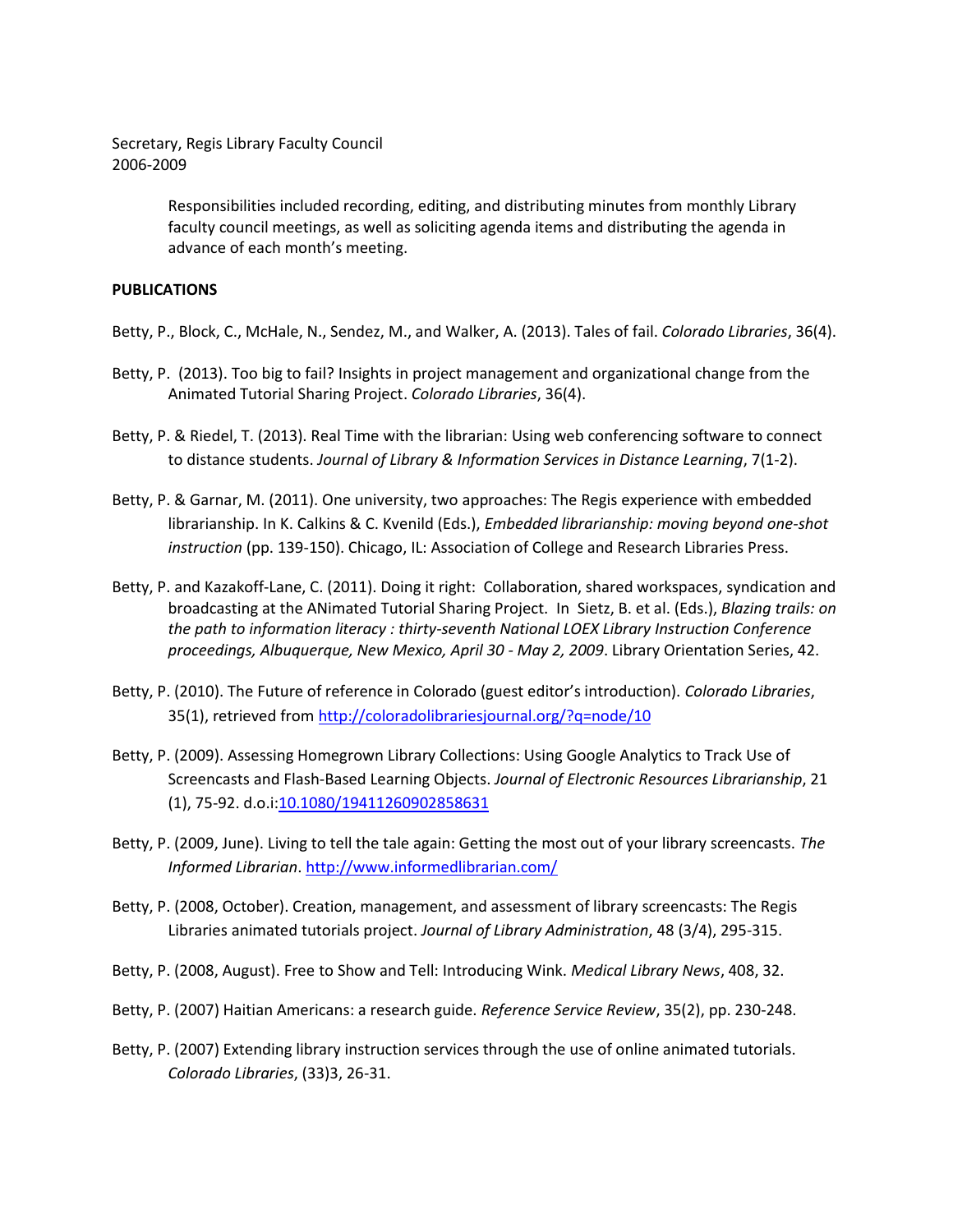# **Editorial Experience:**

Guest Editor. (2010). The Future of reference in Colorado. *Colorado Libraries*,35(1).

Peer Reviewer. (2010). Special issue on library intranets. *Journal of Web Librarianship*, 4(2 &3).

Peer Reviewer. (2010). *Collaborative Librarianship,* 2(1).

# **PRESENTATIONS, WORKSHOPS, AND POSTER SESSIONS**

Betty, P. (2021, April 13-16). A Room with a Library View [conference presentation]. Association of College and Research Libraries (ACRL) conference, Seattle, Washington, United States. <https://conference.acrl.org/>

Betty, P. (2020, September 10-12). A Room with a Library View [conference presentation]. Colorado Association of Libraries Annual Conference. <https://calcon2020.sched.com/>

- Betty, P. (November 10, 2017). *Beating a path to your door: Technology aids for the library tour*. Library Information Technology Association (LITA) Forum, Denver, CO. November 9-12, 2017.
- McCaffrey, Erin & Betty, Paul. (May 18, 2016). *Accessibility in Action*. Association of College and Research Libraries (ACRL) e-Learning Webcast.
- Betty, P. (April 26, 2016).*Creating accessible content: Good for the goose, good for the gander.* Colorado Library Consortium (CLiC) Spring Workshops, Pueblo, CO. April 25-26, 2016.
- Betty, P. (March 14, 2016).*Creating accessible content: Good for the goose, good for the gander.* Colorado Library Consortium (CLiC) Spring Workshops, Grand Junction, CO. March 14-15, 2016.
- Betty, P. (October 23, 2015).*Universal Design in Learning (UDL) as an architecture for accessibility*. CALCON (Colorado Association of Libraries Conference), Loveland, CO. October 22-24, 2015.
- Betty, P., Block, C., McHale, N., Sendze, M., and Walker, A. (2012, October 19). Technology Fail Panel. Colorado Association of Libraries Annual Conference, October 18-20, Keystone, CO.
- Betty, P. , Saggendorf, K, & Mitchell, S. (2012, October 5). Leveraging existing offices/services to drive and support deep learning processes. Regis College Fall Faculty Conference , October 5, 2012 at Regis University, Denver, CO.
- Betty, P., Langan K., McDonald, K. Nolan, D. & Pickens-French, K. (2012, June 23). Embedded Librarians Best Practices: You can do it, we can help? (ACRL Distance Learning Section sponsored panel session). ALA Annual Conference, June 21-26, Anaheim, CA.
- Betty, P. & Kvenild, C. (2012, April 20). Technology showcase: ANimated Tutorials Sharing Project. The 15th Distance Library Services Conference, April 18-20, Memphis, TN.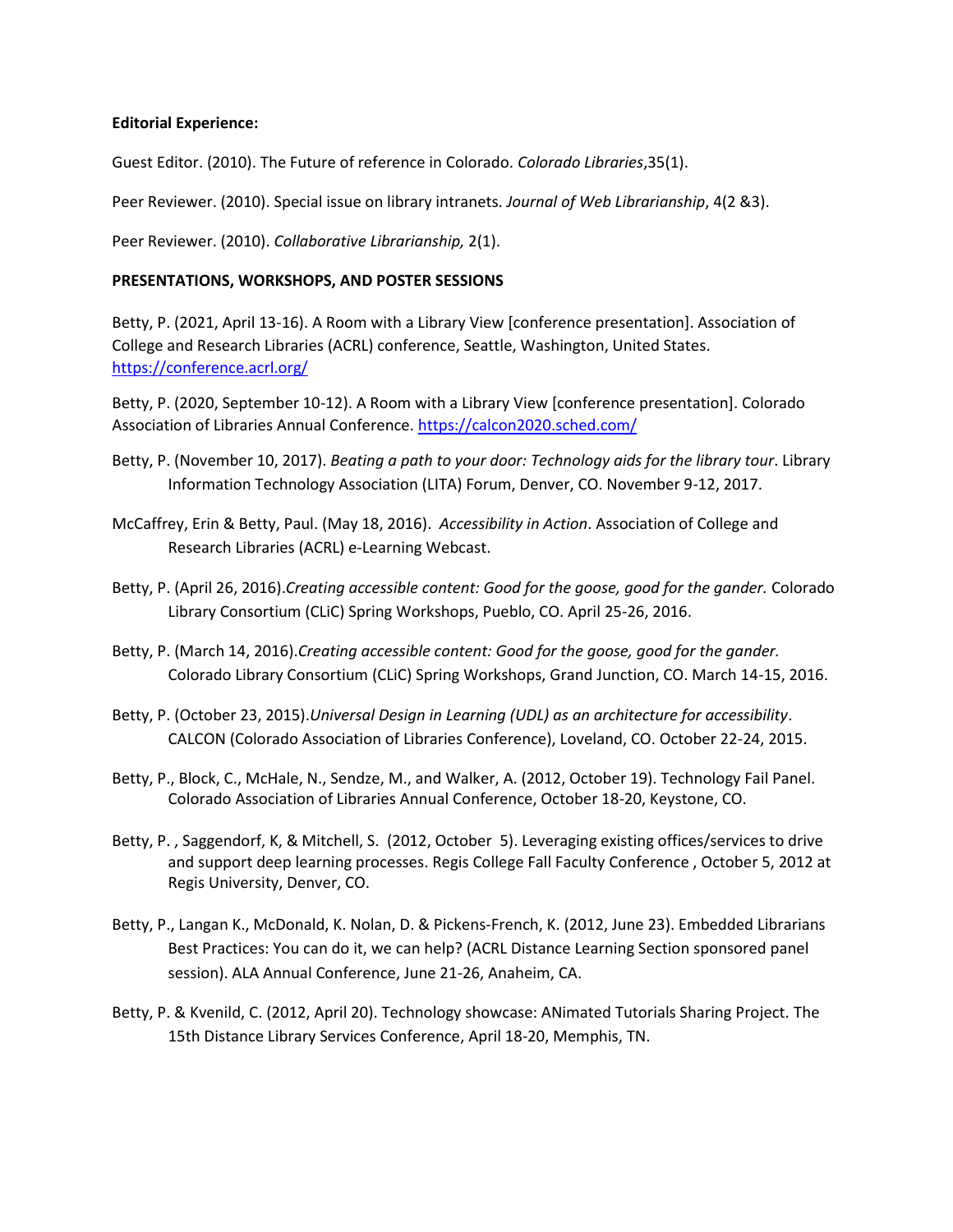- Betty, P. & Riedel, T. (2012, April 19). Real Time with the librarian: Using web conferencing software to connect to distance students. The 15th Distance Library Services Conference, April 18-20, Memphis, TN.
- McHale, N., Block, C., Betty, P., Sendze, M., &Walker, A. (2011, October 14). Fail panel: Library technology gone wrong. Colorado Association of Libraries Annual Conference, October 13-15, Loveland, CO.
- Betty, P. and Kvenild, C. (2011, May 1). Doing it right: Collaboration, shared workspaces, syndication and broadcasting at the ANimated Tutorial Sharing Project. Wyoming Library Association Annual Conference 2011, Oct. 4-5, Cheyenne, WY.
- Betty, P. (2011, April 28). YouTube is only the beginning: Leveraging digital video hosting venues. Business Excellence Forum: Focus on social media, connecting the dots, April 28, 2011 at the Denver Chamber of Commerce, Denver, CO.
- Betty, P. (2011, January 28). Videooohs and ahhhs! Colorado Academic Library Association Spring Workshop, January 28, 2011 at Regis University, Denver, CO.
- Betty, P. (2010, October 8). Videooohs and ahhhs! Regis College Fall Faculty Conference, October 8, 2010 at Regis University, Denver, CO.
- Betty, P. & Garnar, M. (2010, October 9). A constant presence: Embedded librarians at Regis University. Colorado Association of Libraries Annual Conference, October 7-9, 2010 at Loveland, CO.
- Betty, P. (2010, May 19). Monkey See, Monkey Do: An introduction to digital video uses in academic libraries (pre-conference workshop). 4<sup>th</sup> Colorado Academic Library Consortium (CALC) Summit, May 20-21, 2010 at Lakewood, CO.
- Betty, P. (2010, May 20). Facilitator of Roundtable Dicussions: Mobile Computing. 4<sup>th</sup> Colorado Academic Library Consortium (CALC) Summit, May 20-21, 2010 at Lakewood, CO.
- Betty, P. & Kazakoff-Lane, C. (2010, April 30). Technology showcase: ANimated Tutorials Sharing Project. The 14<sup>th</sup> Off-Campus Library Services Conference, April 28-30, 2010 at Cleveland, OH.
- Betty, P. & Kazakoff-Lane, C. (2010, April 29). Anything, anywhere, anytime: The Promise of the ANimated Tutorial Sharing Project for online and mobile information literacy. The 14<sup>th</sup> Off-Campus Library Services Conference, April 28-30, 2010 at Cleveland, OH.
- Betty, P. & Kazakoff-Lane, C. (2010, April 15). ANimated Tutorial Sharing Project (ANTS): A Repository of Tutorials for Libraries. *Filtering Chaos: From information to knowledge, Texas Library Association Annual Conference.* The 2010 Texas Library Association Annual Conference, April 14-17, 2010 at San Antonio, TX.
- Betty, P. & Kazakoff-Lane, C. (2010, April 14). Screencasting software: Learn the production side of things. St. Phillips College, San Antonio, TX.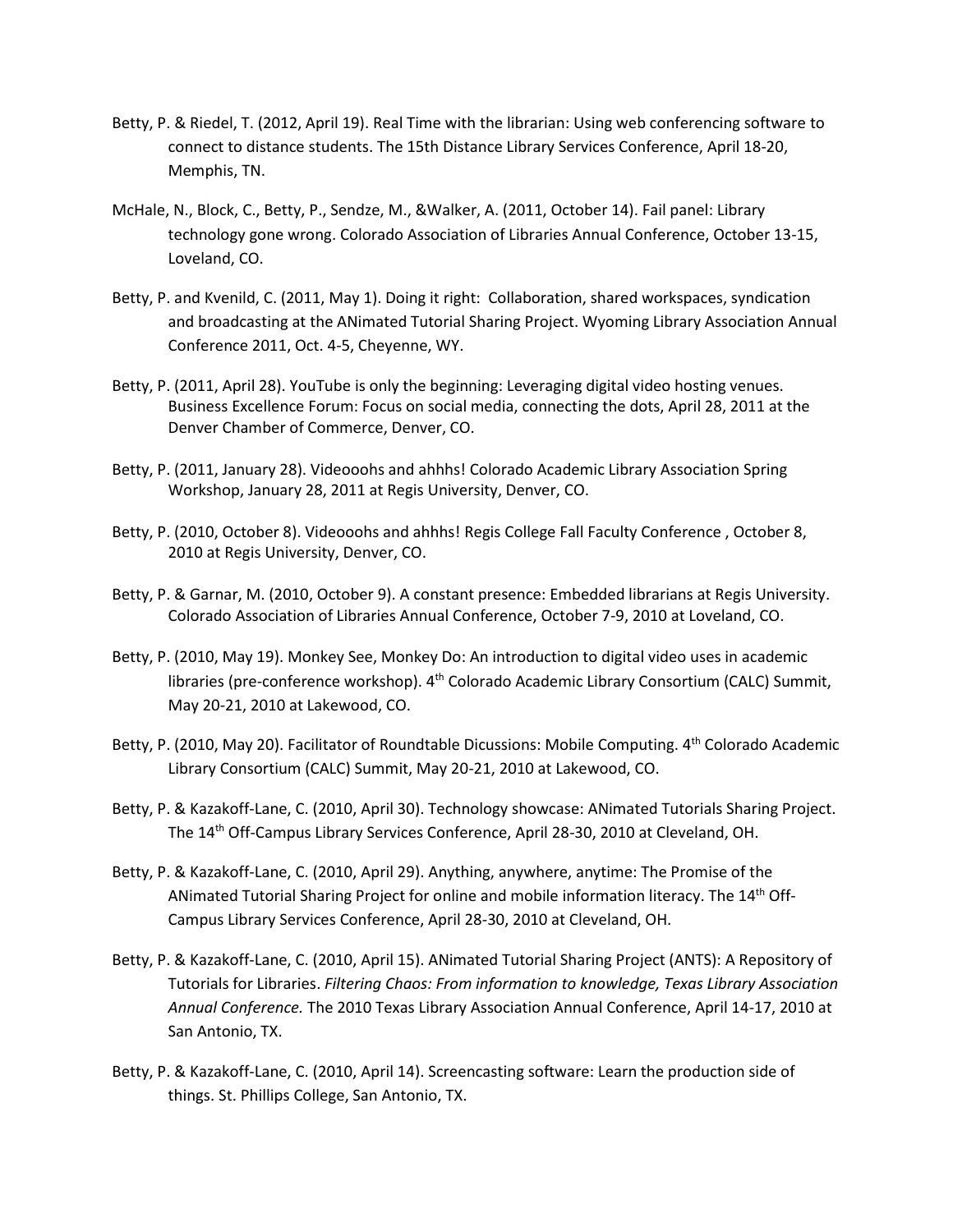- Betty, P. (2010, March 2). Getting to Know You: Google Analytics in the Library. Colorado Library Consortium (CLiC) Spring Workshops, March 1-2, Grand Junction, CO.
- Betty, P. (2009, May 19). Doing it right: Collaboration, shared workspaces, syndication and broadcasting at the ANimated Tutorial Sharing Project. LOEX Annual Conference 2009 Encore Presentation, (Online).
- Betty, P. and Kazakoff-Lane, C. (2009, May 1). Doing it right: Collaboration, shared workspaces, syndication and broadcasting at the ANimated Tutorial Sharing Project. LOEX Annual Conference 2009, April 30-May 2, Albuquerque, NM.
- Betty, P. (2009, April 17). Work on the Web: Dimdim, the Free Open Source Conference Platform. Colorado Library Consortium (CLiC) Spring Workshop 2009, April 16-17, Pueblo, CO.
- Betty, P. (2009, March 14). Know the score: Using Google Analytics to track use of Flash based learning objects. 14th Association of Colleges and Research Libraries (ACRL) National Conference, March 12-15, Seattle, WA.
- Betty, P. (2009, February 24). Work on the Web: Dimdim, the Free Open Source Conference Platform. Colorado Library Consortium (CLiC) Spring Workshops, February 23-24, Grand Junction, CO.
- Betty, P. and McCaffrey, M. (2009, January 23). Bring it on home! Creating custom search plug-ins for your library. 2009 ALA Midwinter Meeting, June 23-28, Denver, CO.
- Betty, P. (2008, August 6). Using Flash and Google Analytics to Create and Evaluate Online Tutorials. 24<sup>th</sup> Annual Conference on Distance Teaching & Learning. August 5-8, Madison, WI.
- Betty, P. (2008, May 22). Are you screencasting? Third Colorado Academic Library Summit, May 22-23, Denver, CO.
- Betty, P. (2008, April 25). Creation, Management, and Assessment of Library Screencasts: The Regis Libraries Animated Tutorials Project. Thirteenth Off-Campus Library Services Conference, April 23-25, Salt Lake City, UT.
- Betty, P. (2008, April 4). Custom Search Engines at Your Library. Colorado Library Consortium (CLiC) Spring Workshops, April 3-4, Greeley, CO.
- Betty, P. (2008, February 26). Custom Search Engines at Your Library. Colorado Library Consortium (CLiC) Spring Workshops, February 25-26, Grand Junction, CO.
- Betty, P. (2007, June 1). Developing, marketing, and managing a course specific blog. Second Colorado Academic Library Summit. May 31-June 1, Denver, CO.
- Betty, P. (2007, April 20). Creating animated library tutorials: the basics. Colorado Library Consortium (CLiC) Spring Workshops, April 19-20, Pueblo, CO.